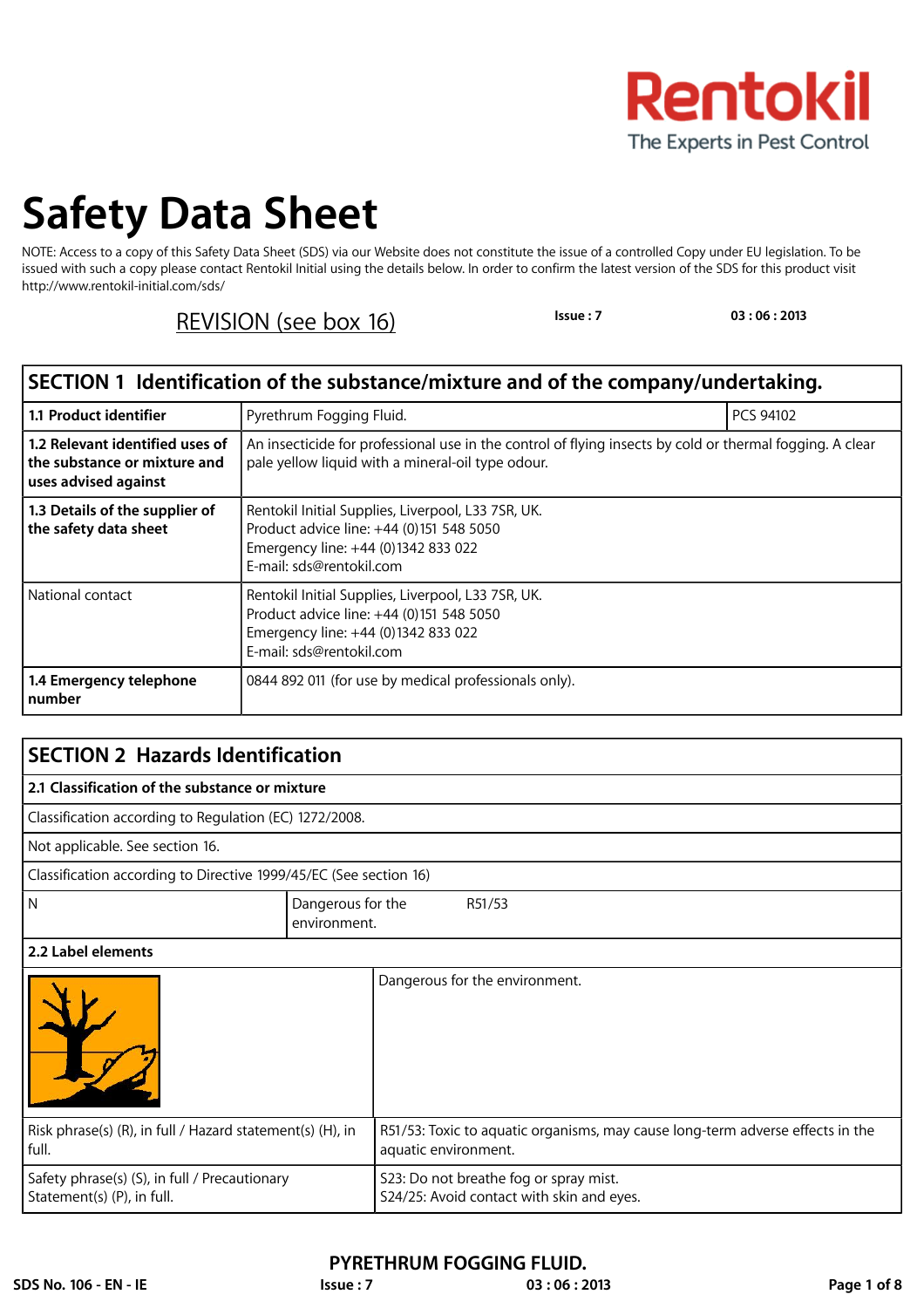|                                                   | S35: This material and its container must be disposed of in a safe way.<br>S36: Wear suitable protective clothing.<br>S45: In case of accident or if you feel unwell, seek medical advice immediately<br>(show the label where possible).<br>S61: Avoid release to the environment. Refer to special instructions/safety data<br>sheets.<br>Precautionary statements are not required. |
|---------------------------------------------------|----------------------------------------------------------------------------------------------------------------------------------------------------------------------------------------------------------------------------------------------------------------------------------------------------------------------------------------------------------------------------------------|
| THE AC DIDECTED DEAD ALL INCTDUCTIONIC DEEODE HEE |                                                                                                                                                                                                                                                                                                                                                                                        |

USE AS DIRECTED. READ ALL INSTRUCTIONS BEFORE USE.

#### **2.3 Other hazards**

In the event of ingestion, aspiration into the lungs may result in chemically induced pneumonitis. May cause skin and eye irritation. No other significant adverse effects expected under normal conditions of handling and use. This product is dangerous for the environment.

## **SECTION 3 Composition/Information on Ingredients (See section 16)**

**3.2 Mixtures**

| % w/w          | Common*/ Chemical<br>Name (IUPAC)                                             | CAS No.            | EC No.        | Index<br>No.                 | <b>REACH Registration No.</b> | Directive 67/548/<br><b>EEC</b> classification | <b>Regulation (EC)</b><br>No 1272/2008<br>classification                                |
|----------------|-------------------------------------------------------------------------------|--------------------|---------------|------------------------------|-------------------------------|------------------------------------------------|-----------------------------------------------------------------------------------------|
| 0.12           | Pyrethrum* / Pyrethrins.                                                      | 8003-<br>$34 - 7$  | 232-319-<br>8 | $\overline{\phantom{a}}$     |                               | Xn: R20/21/22<br>N: R50/53                     | Acute Tox. 4:<br>H302 H312 H332<br>Aquatic Acute 1<br>: H400 Aquatic<br>Chronic 1: H410 |
| $\geq 0.1 < 1$ | Distillates (petroleum),<br>hydrotreated light*                               | 64742-<br>$47 - 8$ | 265-149-<br>8 | 649-422-<br>$00-2$           |                               | Xn: R65                                        | Asp. Tox. 1: H304                                                                       |
| $\leq 1.0$     | Piperonyl butoxide*/<br>2-(2-butoxyethoxy) ethyl<br>6- propylpiperonyl ether. | $51 - 03 - 6$      | 200-076-      | $\qquad \qquad \blacksquare$ | 01-2119537431-46-0000         | N: R50/53                                      | Aquatic Acute 1<br>: H400 Aquatic<br>Chronic 1: H410                                    |

| <b>SECTION 4 First-Aid Measures</b> |  |  |
|-------------------------------------|--|--|
|-------------------------------------|--|--|

## **4.1 Description of first aid measure**

| Inhalation                                                                     | Remove patient to fresh air, keep warm and at rest. Apply supportive measures if necessary and seek<br>medical attention.                                                                                                        |  |
|--------------------------------------------------------------------------------|----------------------------------------------------------------------------------------------------------------------------------------------------------------------------------------------------------------------------------|--|
| Eye Contact                                                                    | Rinse affected eye with clean running water, or eyewash solution, for at least 15 minutes holding<br>eyelids well apart. Rinse entire surface and do not allow run-off to contaminate unaffected eye. Seek<br>medical attention. |  |
| <b>Skin Contact</b>                                                            | Remove and wash contaminated clothing immediately. Wash affected area thoroughly with soap and<br>water. If the patient feels unwell seek medical advice.                                                                        |  |
| Ingestion (Swallowing)                                                         | Do NOT induce vomiting. If unconscious place in the recovery position and apply supportive measures<br>if necessary. If conscious give patient up to $\frac{1}{2}$ litre or 1 pint of water to drink. Seek medical attention.    |  |
|                                                                                | 4.2 Most important symptoms and effects both acute and delayed (See section 2.3)                                                                                                                                                 |  |
| <b>Emergency Equipment</b><br>Suggested                                        | Appropriate first-aid equipment should be provided.                                                                                                                                                                              |  |
| 4.3 Indication of any immediate medical attention and special treatment needed |                                                                                                                                                                                                                                  |  |
| Note To Doctor                                                                 | Further information on all Rentokil Initial formulations is lodged with the local National Poisons<br>Information Service.                                                                                                       |  |
| Antidote                                                                       | No known antidote.                                                                                                                                                                                                               |  |

| <b>SECTION 5 Fire Fighting Measures</b> |
|-----------------------------------------|
| 5.1 Extinguishing media                 |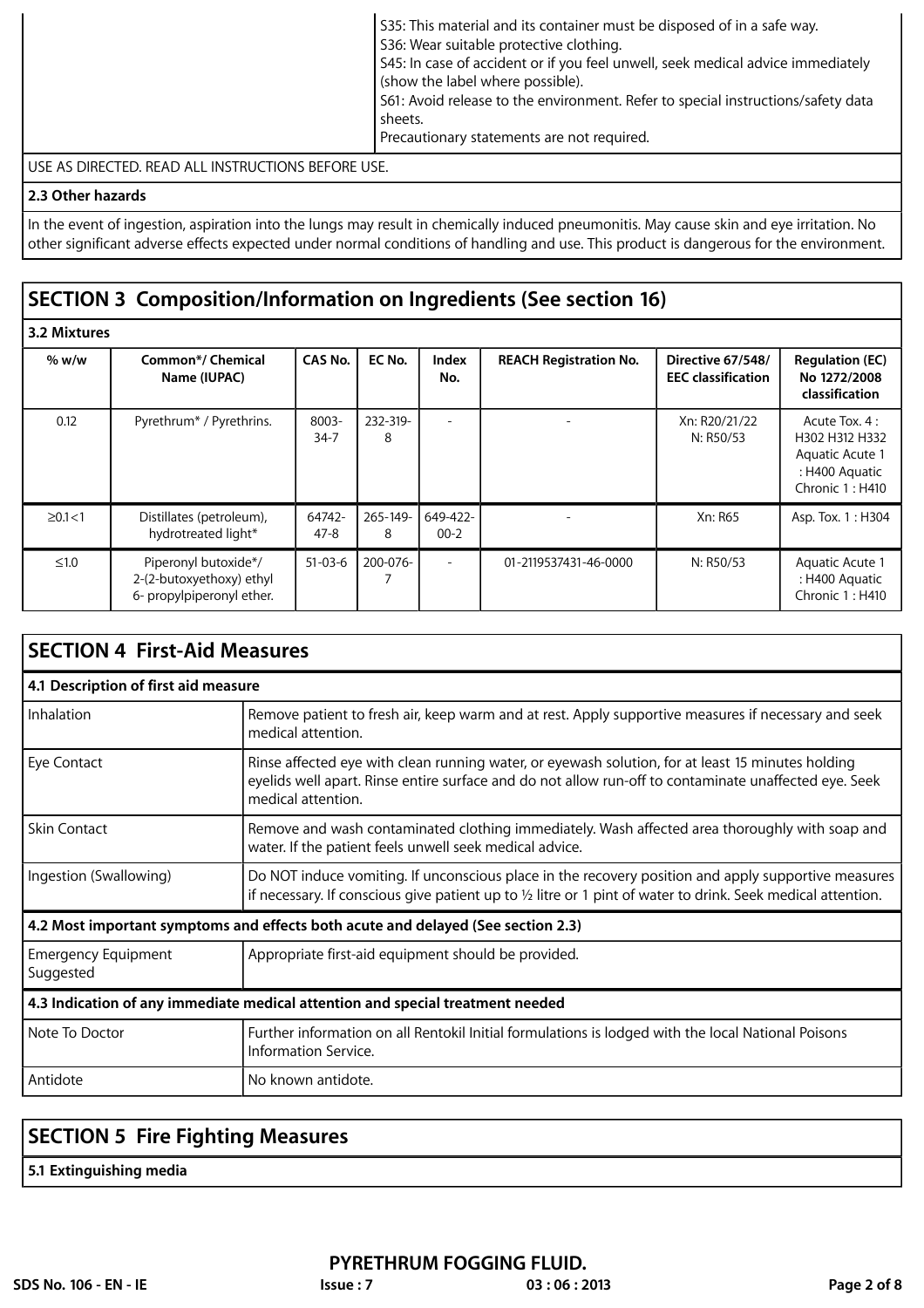| Suitable extinguishing media                                 | Use carbon dioxide, alcohol resistant foam or dry powder extinguishers. Keep fire exposed containers<br>cool by spraying with water. |
|--------------------------------------------------------------|--------------------------------------------------------------------------------------------------------------------------------------|
| Unsuitable extinguishing media                               | Do NOT use a water jet.                                                                                                              |
| 5.2 Special hazards arising<br>from the substance or mixture | Burning may produce toxic combustion products.                                                                                       |
| 5.3 Advice for fire fighters                                 | Wear suitable personal protective equipment.                                                                                         |

## **SECTION 6 Accidental Release Measures**

| 6.1 Personal precautions,<br>protective equipment and<br>emergency procedures | Wear suitable personal protective equipment.                                                                                     |
|-------------------------------------------------------------------------------|----------------------------------------------------------------------------------------------------------------------------------|
| 6.2 Environmental precautions                                                 | This product is classified as dangerous for the environment. Keep away from drains, surface and<br>ground water and soil.        |
| 5.3 Methods and material for<br>containment and cleaning up                   | Absorb spill with an inert material such as sand, earth or sawdust. Transfer to a suitable container for<br>subsequent disposal. |
| $\vert$ 6.4 Reference to other sections                                       | Please also see sections 8 and 13 for further information.                                                                       |
| Additional information                                                        | Clear spills immediately.                                                                                                        |

| <b>SECTION 7 Handling and Storage</b> |                                                                                                                                                                                                                                              |  |
|---------------------------------------|----------------------------------------------------------------------------------------------------------------------------------------------------------------------------------------------------------------------------------------------|--|
| 7.1 Precautions for safe<br>handling  | Use only in accordance with instructions given.                                                                                                                                                                                              |  |
| 7.2 Conditions for safe storage,      | Keep away from open flames. Store in original container in a cool, dry, ventilated place, out of reach of<br>$\left  \right $ including any incompatibilities $\left  \right $ children and away from food, drink and animal feeding stuffs. |  |
| 7.3 Specific end use(s)               | Insecticide.                                                                                                                                                                                                                                 |  |

| <b>SECTION 8 Exposure Controls/Personal Protection</b>          |                                                                                                                                                                                                                   |                             |  |
|-----------------------------------------------------------------|-------------------------------------------------------------------------------------------------------------------------------------------------------------------------------------------------------------------|-----------------------------|--|
| <b>8.1 Control Parameters</b>                                   |                                                                                                                                                                                                                   |                             |  |
| Exposure standard - Directive<br>98/24/EC (1st IOELV Directive) | Workplace Exposure Limit (WEL) long-term<br>exposure (8 hour Time Weighted Average)                                                                                                                               | For Pyrethrins : 1 mg / m3  |  |
|                                                                 | Workplace Exposure Limit (WEL) short-term<br>exposure (15 minute reference period)                                                                                                                                | For Pyrethrins: 10 mg / m3. |  |
|                                                                 | Substance name used in Directive EC/98/24 (1st<br><b>IOELV Directive)</b>                                                                                                                                         | Not applicable.             |  |
| <b>8.2 Exposure Controls</b>                                    |                                                                                                                                                                                                                   |                             |  |
| Appropriate engineering<br>controls                             | Where exposure may occur, engineering controls, rather than the provision of Personal Protective<br>Equipment (PPE) should be employed. On completion of a risk assessment, the following PPE may be<br>required: |                             |  |
| Individual Protection Measures                                  |                                                                                                                                                                                                                   |                             |  |
| Eye/face protection                                             | Suitable eye protection such as goggles.                                                                                                                                                                          |                             |  |
| Hand protection                                                 | Suitable hand protection such as gloves.                                                                                                                                                                          |                             |  |
| Skin/body protection                                            | Suitable skin/body protection such as overalls.                                                                                                                                                                   |                             |  |
| Respiratory protection                                          | Suitable respiratory protection such as a full-face respirator                                                                                                                                                    |                             |  |
| Environmental Exposure Controls                                 | Use only in accordance with instructions given. Any spillage should be dealt with as a priority in order<br>that contamination of watercourses is avoided.                                                        |                             |  |

# **SECTION 9 Physical and Chemical Properties**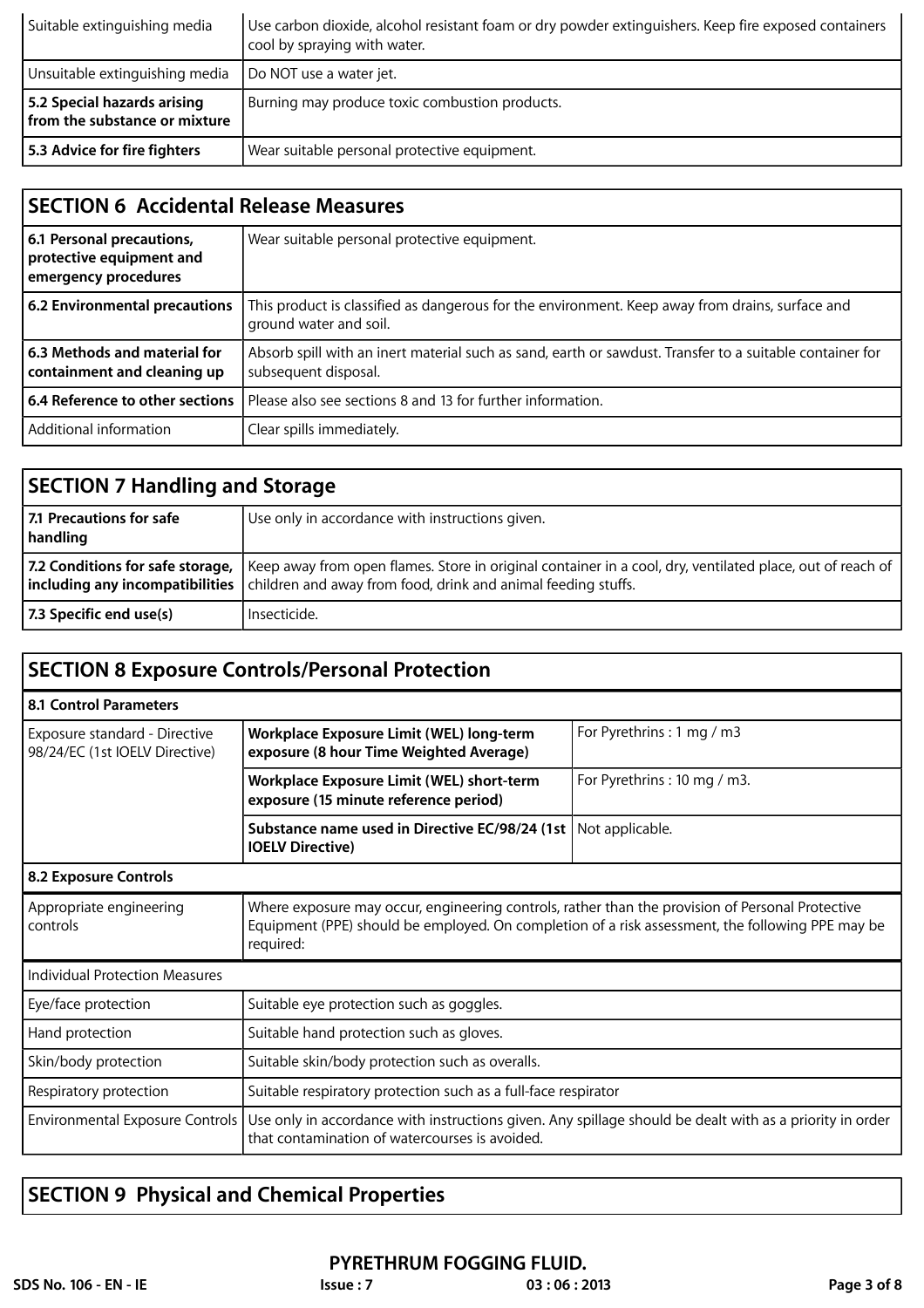| 9.1 Information on basic physical and chemical properties |                                                                        |                                           |                                          |
|-----------------------------------------------------------|------------------------------------------------------------------------|-------------------------------------------|------------------------------------------|
| Appearance, odour and physical<br>state                   | Clear pale yellow liquid with a characteristic mineral oil type odour. |                                           |                                          |
| pH                                                        | Not applicable.                                                        | Solubility in water                       | Negligible.                              |
| Density                                                   | 0.841 at 20°C                                                          | Solubility in other solvents              | Poorly soluble                           |
| Relative density                                          | $0.9$ at $20^{\circ}$ C                                                | <b>Explosive properties</b>               | explosion limit in air $= 1-10$ %<br>(V) |
| Flash point                                               | 160°C                                                                  | Combustibility                            | Not determined.                          |
| Flammability                                              | Non-flammable.                                                         | Oxidising properties                      | None known.                              |
| Initial boiling Point and boiling<br>range                | Not determined.                                                        | Evaporation rate                          | Not determined.                          |
| Vapour Density                                            | Isoalkane solvent: >1.                                                 | Partition coefficient:<br>n-octanol/water | Not applicable.                          |
| Vapour pressure                                           | Not determined.                                                        | Decomposition temperature                 | Not determined.                          |
| Melting point /<br>Freezing point                         | Not applicable.                                                        | Auto-ignition temperature                 | Not determined.                          |
| 9.2 Other Information                                     |                                                                        |                                           |                                          |
| Upper/lower flammability or<br>explosive limits           | Not determined.                                                        | Other safety information                  | Not applicable.                          |
| Viscosity                                                 | 22 mm2 / S at 40°C / 104°F                                             |                                           |                                          |

| <b>SECTION 10 Stability and Reactivity</b> |                                                                     |  |
|--------------------------------------------|---------------------------------------------------------------------|--|
| 10.1 Reactivity                            | None expected under normal conditions of handling and use.          |  |
| <b>10.2 Chemical stability</b>             | This product is stable under normal conditions of handling and use. |  |
| 10.3 Possibility of hazardous<br>reactions | None expected under normal conditions of handling and use.          |  |
| <b>10.4 Conditions to avoid</b>            | Avoid extremes of temperature, e.g. below 0°C and above 40°C.       |  |
| 10.5 Incompatible materials                | Avoid contact with oxidising agents.                                |  |
| 10.6 Hazardous decomposition<br>products   | May give off toxic fumes if heated to decomposition.                |  |

| <b>SECTION 11 Toxicological Information (see also box 2)</b> |                                                                                                       |                                                        |  |
|--------------------------------------------------------------|-------------------------------------------------------------------------------------------------------|--------------------------------------------------------|--|
| 11.1 Information on toxicological effects                    |                                                                                                       |                                                        |  |
| <b>Acute Toxicity</b>                                        | Oral                                                                                                  | Pyrethrins: LD50 (rat) Oral : 1030-2370 mg/kg.         |  |
|                                                              | <b>Inhalation</b>                                                                                     | For Pyrethrins: LD50 (4h) (rat) Inhalation: 3.4 mg / L |  |
|                                                              | Dermal                                                                                                | Pyrethrins: LD50 (rat) Dermal :>2000 mg/kg.            |  |
| Corrosivity/ Irritation                                      | Skin                                                                                                  | May be irritating to skin.                             |  |
|                                                              | Eyes                                                                                                  | May be irritating to eyes.                             |  |
|                                                              | Respiratory tract                                                                                     | May be irritating to respiratory tract.                |  |
| Sensitisation                                                | <b>Skin</b>                                                                                           | Contains no known skin sensitisers.                    |  |
|                                                              | Respiratory                                                                                           | Contains no known respiratory sensitisers.             |  |
| Repeated dose toxicity;                                      | Product does not contain any components known to have any effects relating to repeated-dose toxicity. |                                                        |  |
| Mutagenicity                                                 | Product does not contain any components known to have a mutagenic effect.                             |                                                        |  |
| Carcinogenicity                                              | Product does not contain any components known to have a carcinogenic effect.                          |                                                        |  |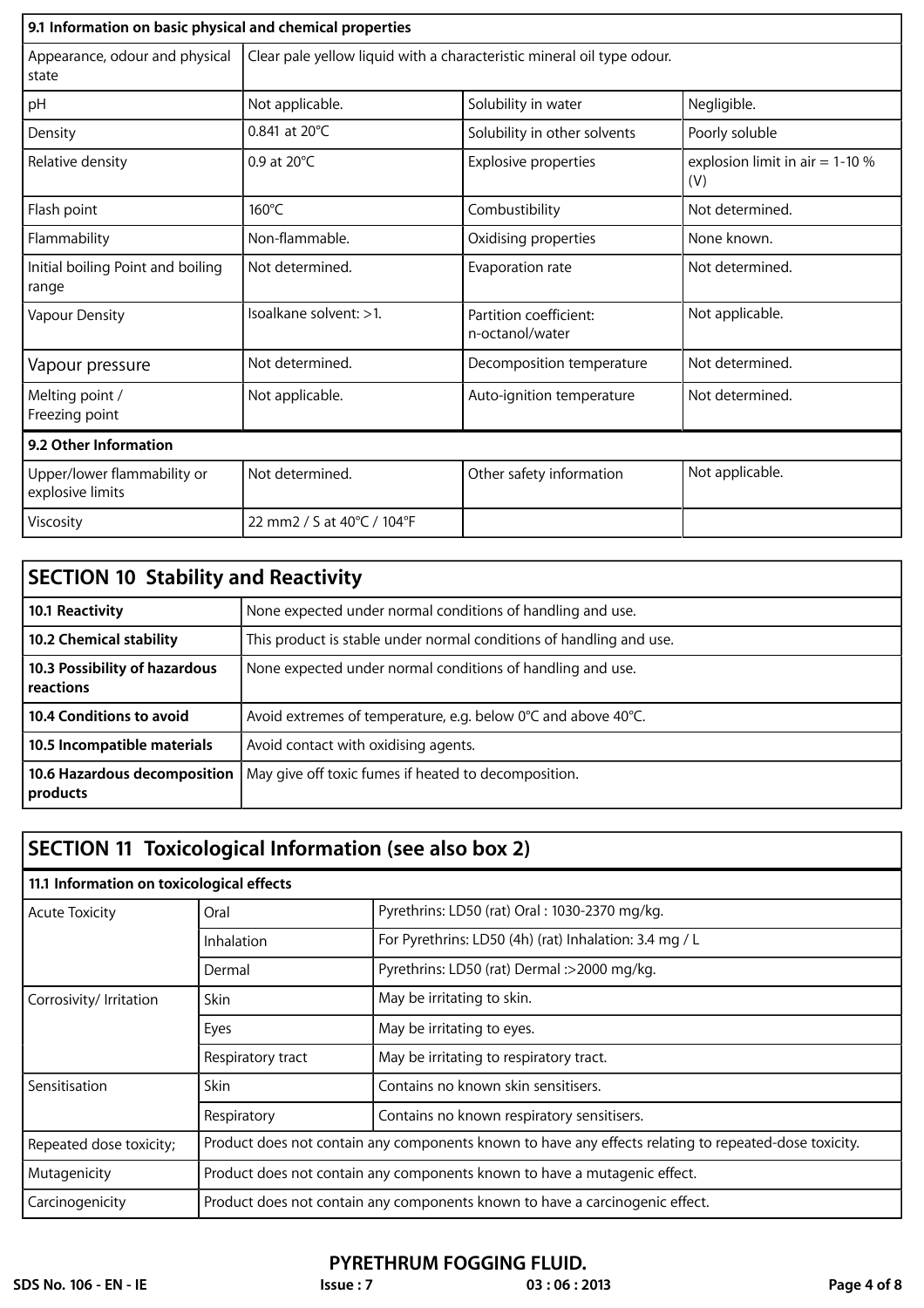| Reproductive Toxicity | l Fertilitv   | Product does not contain any components known to have effects on fertility.              |
|-----------------------|---------------|------------------------------------------------------------------------------------------|
|                       | Developmental | Product does not contain any components known to be toxic to the reproductive<br>system. |
| l Other data          | l None known. |                                                                                          |

| <b>SECTION 12 Ecological Information</b>   |                                                                                                                                                                                                                                                                                       |  |
|--------------------------------------------|---------------------------------------------------------------------------------------------------------------------------------------------------------------------------------------------------------------------------------------------------------------------------------------|--|
| 12.1 Toxicity                              |                                                                                                                                                                                                                                                                                       |  |
| General information                        | This product is classified as toxic to aquatic organisms and may cause long-term adverse effects in the aquatic<br>environment. However, when used in accordance with instructions given, controlled release of this product is<br>not expected to cause environmental contamination. |  |
| Ecotoxicity data                           | Pyrethrins: LC50: (Flowthrough Bluegill Sunfish) : 10 µg / L (96 Hr) and Pyrethrins: LC50: (Flowthrough<br>Daphnia): 12 µg / L (48Hr)                                                                                                                                                 |  |
| 12.2 Persistence and<br>degradability      | Product is expected to be readily biodegradeable.                                                                                                                                                                                                                                     |  |
| 12.3 Bioaccumulative<br>potential          | The product has the potential to bioaccumulate                                                                                                                                                                                                                                        |  |
| 12.4 Mobility in soil                      | Liquid under most environmental conditions. Floats on water. It enters soil, it will absorb to soil particles and<br>will not be mobile.                                                                                                                                              |  |
| 12.5 Results of PBT and<br>vPvB assessment | Does not meet requirements for assessment.                                                                                                                                                                                                                                            |  |
| 12.6 Other Adverse<br><b>Effects</b>       | None.                                                                                                                                                                                                                                                                                 |  |

| <b>SECTION 13 Disposal Considerations</b>                                                                                                             |                                                                                                                                                |                     |  |
|-------------------------------------------------------------------------------------------------------------------------------------------------------|------------------------------------------------------------------------------------------------------------------------------------------------|---------------------|--|
| 13.1 Waste treatment<br>methods                                                                                                                       | Disposal of the container must be in accordance with Local, State or National Requirements.                                                    |                     |  |
| Product/packaging<br>disposal                                                                                                                         | Under normal circumstances, waste product / empty containers will be disposed of by Rentokil Initial.                                          |                     |  |
| Classification (Council<br>Directive 91/689/EC.<br><b>Commission Decision</b><br>2000/532/EC (amended)<br><b>Commission Decision</b><br>2001/118/EC)) | Hazard Code:<br>H <sub>14</sub> - by H <sub>14</sub> : Ecotoxic.                                                                               |                     |  |
|                                                                                                                                                       | Substances making the waste hazardous:                                                                                                         | Concentrations (%): |  |
|                                                                                                                                                       | Pyrethrum <sup>*</sup> / Pyrethrins.                                                                                                           | 0.12                |  |
|                                                                                                                                                       | Piperonyl butoxide*/ 2-(2-butoxyethoxy) ethyl 6- propylpiperonyl ether.                                                                        | $≤1.0$              |  |
| Note for Disposal                                                                                                                                     | The best means of disposal of any product is through proper use. Disposal must be in accordance with Local,<br>State or National Requirements. |                     |  |

| SECTION 14 Transport Information (International unless otherwise indicated) |                                                                          |                 |                        |  |
|-----------------------------------------------------------------------------|--------------------------------------------------------------------------|-----------------|------------------------|--|
| ADR 2011 (International Road) / IMDG 2010 (Sea)                             |                                                                          |                 |                        |  |
| 14.1 UN number                                                              | 3082                                                                     | <b>RIS Code</b> | 25 L<br><b>PSP 19.</b> |  |
| 14.2 UN Proper Shipping Name                                                | ENVIRONMENTALLY HAZARDOUS SUBSTANCE, LIQUID N.O.S. (Contains Pyrethrins) |                 |                        |  |
| 14.3 Transport hazard class(es)                                             | 9                                                                        |                 |                        |  |
| <b>ADR HIN</b>                                                              | 90                                                                       |                 |                        |  |
| UK Hazchem EAC                                                              | 2X                                                                       |                 |                        |  |
| <b>IMDG EMS</b>                                                             | $F-A, S-F$                                                               |                 |                        |  |
| 14.4 Packing Group                                                          | <b>Labels</b><br>$\mathbf{  }$                                           |                 |                        |  |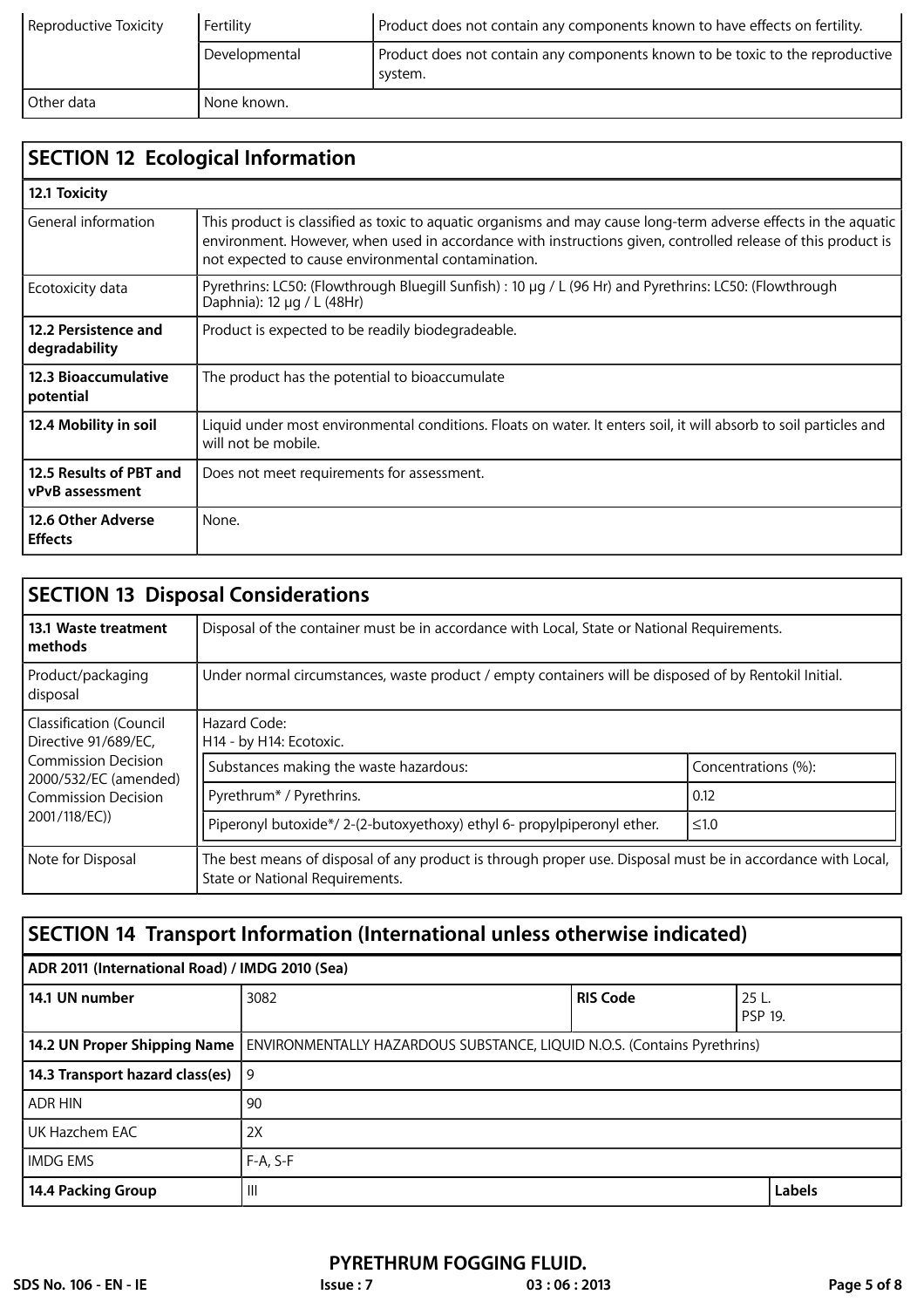| <b>Transport Category</b>                                                     | 3               |                                                                                                                            |                 |  |
|-------------------------------------------------------------------------------|-----------------|----------------------------------------------------------------------------------------------------------------------------|-----------------|--|
| <b>14.5 Environmental hazards</b>                                             | Yes             |                                                                                                                            |                 |  |
| Marine pollutant                                                              | Yes             |                                                                                                                            |                 |  |
| Additional precautions                                                        | Not applicable. |                                                                                                                            |                 |  |
| 14.6 Special precautions for<br>user                                          | Not applicable. |                                                                                                                            |                 |  |
| 14.7 Transport in bulk according to Annex II of MARPOL 73/78 and the IBC Code |                 |                                                                                                                            | Not applicable. |  |
| <b>Limited Quantity Exemptions</b>                                            |                 | Maximum quantity per inner receptacle is 5 litres. Maximum<br>quantity per outer package is 30 kg. Combination packs only. |                 |  |
| Note for Transport                                                            |                 | Local, State or National requirements may apply to the<br>carriage of this product.                                        |                 |  |

| <b>SECTION 15 Regulatory Information</b>                                                            |                                                                                                                                                                                                                                                                                                                                                                                                                                                                             |  |
|-----------------------------------------------------------------------------------------------------|-----------------------------------------------------------------------------------------------------------------------------------------------------------------------------------------------------------------------------------------------------------------------------------------------------------------------------------------------------------------------------------------------------------------------------------------------------------------------------|--|
| 15.1 Safety, health and environmental regulations/legislation specific for the substance or mixture |                                                                                                                                                                                                                                                                                                                                                                                                                                                                             |  |
| Authorisations and/or<br>restrictions on use                                                        | Information to be made available according to ECHA review programme.                                                                                                                                                                                                                                                                                                                                                                                                        |  |
| Other EU regulations                                                                                | This safety data sheet was prepared in accordance with EC Directive 1907/2006 (as amended).<br>Labelling is in accordance with EC Directive 1999/45. Additional labelling requirements may be<br>necessary in accordance with other National legislation. The registration of this product may be<br>necessary before use and any additional local requirements must be observed at all times. Other<br>National measures or guidance should be followed where appropriate. |  |
| 15.2 Chemical safety<br>assessment                                                                  | Information to be made available according to ECHA review programme.                                                                                                                                                                                                                                                                                                                                                                                                        |  |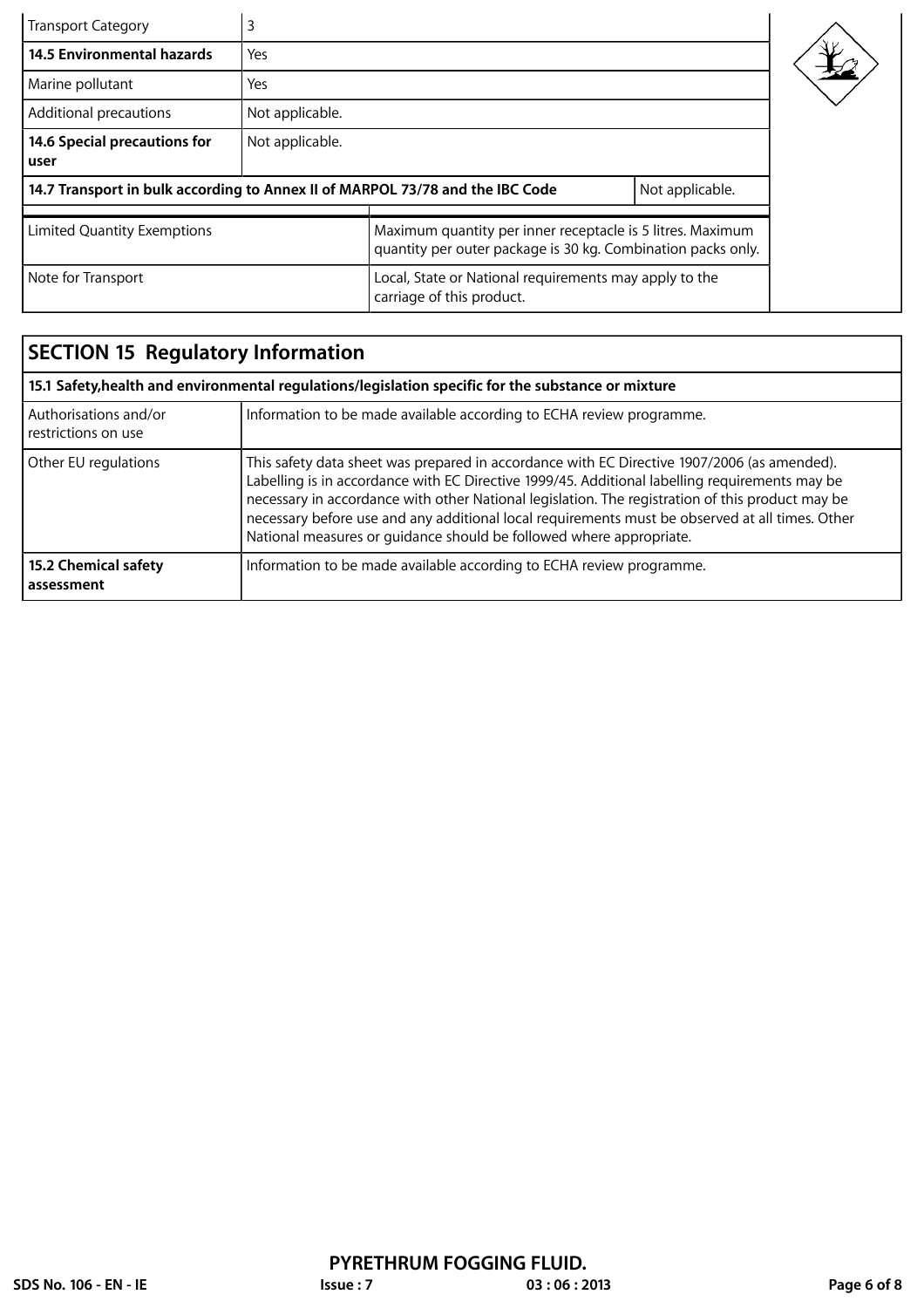| <b>SECTION 16 Other Information</b> |                                                                                                                                                                                                                                                                                                                                                                                                                                                                                                                                                                                                                                                                                                                                                                                                                                                                                                                                                                                                           |  |
|-------------------------------------|-----------------------------------------------------------------------------------------------------------------------------------------------------------------------------------------------------------------------------------------------------------------------------------------------------------------------------------------------------------------------------------------------------------------------------------------------------------------------------------------------------------------------------------------------------------------------------------------------------------------------------------------------------------------------------------------------------------------------------------------------------------------------------------------------------------------------------------------------------------------------------------------------------------------------------------------------------------------------------------------------------------|--|
| Revisions                           | Changes have been made to the content of boxes 1, 2, 3, 4, 5, 6, 7, 8, 9, 10, 11, 12, 13, 14, 15, 16,<br>compared with issue 6.                                                                                                                                                                                                                                                                                                                                                                                                                                                                                                                                                                                                                                                                                                                                                                                                                                                                           |  |
| Abbreviations and acronyms          | Typical standard abbreviations and acronyms used in Rentokil Initial Safety Data Sheets are as follows:                                                                                                                                                                                                                                                                                                                                                                                                                                                                                                                                                                                                                                                                                                                                                                                                                                                                                                   |  |
|                                     | ADR 2011 - International Carriage of Dangerous Goods by Road (ADR)<br>ADR HIN - ADR Hazard Identification Number (HIN)<br>Annex I DNEL or PNEC - Derived No Effect Level / Predicted No Effect Concentration<br>CAS No - Chemicals Abstract Service Registry Number<br>COSHH assessments - Control of Substances Hazardous to Health<br>ECHA - European Chemicals Agency<br>EC No - European Commission number<br>EN469 - European standard for Personal Protective Equipment used for fire fighting<br>EN standards for PPE - European Standards for Personal Protective Equipment<br>EWC - European Waste Catalogue Code<br>IMDG 2010 - International Maritime Dangerous Goods (IMDG) Code<br>IUPAC - International Union of Pure and Applied Chemistry<br>LD <sub>50</sub> - Median lethal dose<br>$LC_{50}$ - Lethal concentration<br>REACH - Registration, Evaluation, Authorisation and restriction of Chemicals<br>RIS Code - Internal manufacturing code number<br>WEL - Workplace Exposure Limit |  |
|                                     | UK Hazchem EAC - UK Hazchem Emergency Action Code                                                                                                                                                                                                                                                                                                                                                                                                                                                                                                                                                                                                                                                                                                                                                                                                                                                                                                                                                         |  |
|                                     | Typical Directives and Regulations referred to Rentokil Initial Safety Data Sheets are as follows:                                                                                                                                                                                                                                                                                                                                                                                                                                                                                                                                                                                                                                                                                                                                                                                                                                                                                                        |  |
|                                     | Commission Decision 95/320/EC - Scientific Committee for Occupational Exposure Limits to Chemical<br>Agents<br>Commission Decision 2000/532/EC - List of wastes                                                                                                                                                                                                                                                                                                                                                                                                                                                                                                                                                                                                                                                                                                                                                                                                                                           |  |
|                                     | Commission Decision 2001/118/EC - Amendment to 2000/532/EC with regards to List of wastes<br>Directive 67/548/EEC - Dangerous Substances Directive<br>Directive 76/768/EC (as amended) - The Cosmetics Directive<br>Directive 89/686/EEC - The Personal Protective Equipment (PPE) Directive                                                                                                                                                                                                                                                                                                                                                                                                                                                                                                                                                                                                                                                                                                              |  |
|                                     | Directive 91/689/EC - Directive on Hazardous waste<br>Directive 98/24/EC (1st IOELV Directive) - Chemical Agents Directive 98/24/EC Protection of the Health<br>and Safety of Workers from the Risks from Chemical Agents IOELV Directive: Indicative Occupational<br><b>Exposure Limit Values</b>                                                                                                                                                                                                                                                                                                                                                                                                                                                                                                                                                                                                                                                                                                        |  |
|                                     | Regulation (EC) No 1907/2006 - REACH (Registration, Evaluation, Authorisation and restriction of<br>Chemicals<br>Regulation (EC) No 453/2010-amending Regulation (EC) No 1907/2006 of the European Parliament and                                                                                                                                                                                                                                                                                                                                                                                                                                                                                                                                                                                                                                                                                                                                                                                         |  |
|                                     | of the Council on the Registration, Evaluation, Authorisation and Restriction of Chemicals (REACH)<br>Directive 1999/45/EC - Dangerous Preparations Directive<br>Directive 2004/37/EC - Carcinogens and Mutagens Directive<br>Regulation (EC) No. 648/2004 - Detergents Regulation<br>Regulation (EC) No 1272/2008 - Classification, Labelling and Packaging                                                                                                                                                                                                                                                                                                                                                                                                                                                                                                                                                                                                                                              |  |